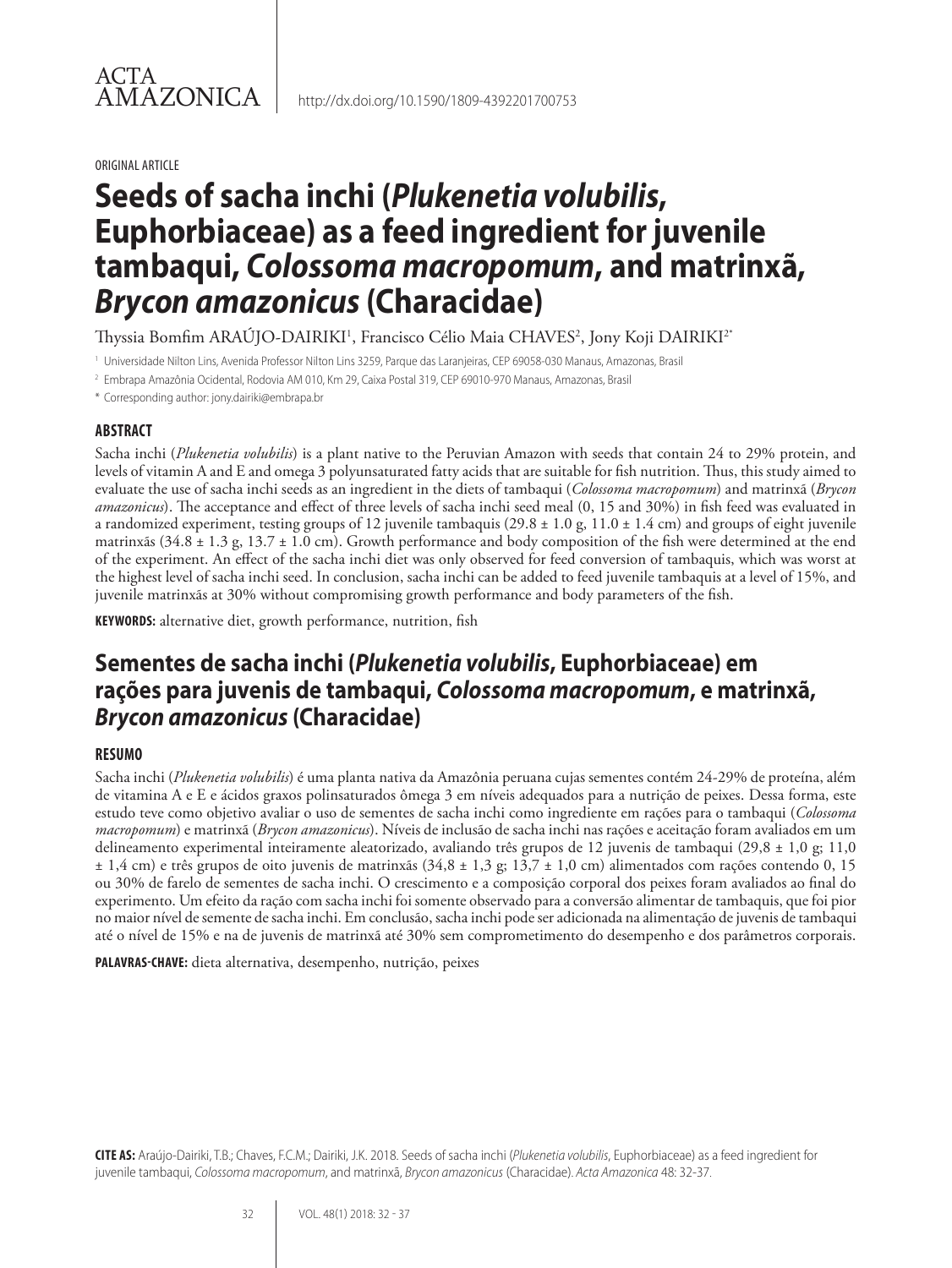

### **INTRODUCTION**

Tambaqui (*Colossoma macropomum*) and matrinxã (*Brycon amazonicus*) are fish species native to the Amazon region that are produced in semi-intensive aquaculture and are important economic alternatives in northern Brazil (Arbeláez-Rojas et al. 2002, Sebrae 2015). Tambaqui is the main native fish farmed in Brazil, for its meat of high quality and good taste. Its production increased from 8,000 to 135,858 tons from 1994 to 2015 and continues to grow. Tambaqui currently accounts for 28.1% of the fish farmed in Brazil. In the Amazonas state, in northern Brazil, 15,000 tons of fish are produced in aquaculture, largely involving rearing and growth of tambaquis in dugout ponds (IBGE 2015). Tambaquis are favorable for aquaculture due to their rusticity and rapid growth. Tambaqui is naturally resilient, tolerates low concentrations of dissolved oxygen and is resistant to sudden changes in pH (Aride et al. 2007; Silva et al. 2007; Dairiki and Silva 2011). About 80% of tambaqui currently commercialized is produced in captivity (Jacometo et al. 2010). The production of matrinxã production was of 9,366,203 tons in 2015 (IBGE 2015). This number may increase since this fish is in high demand by consumers due to its favorable organoleptic characteristics (taste and meat color) and high farming feasibility, with established technology for reproduction, management and growth (Honczaryk and Inoue 2009). Tambaqui and matrinxã are omnivorous and accept ingredients of vegetable origin. However, the feeding behaviour of the two species differs in the acceptance and consumption of diets formulated with unconventional ingredients.

Sacha inchi (*Plukenetia volubilis*) belongs to the plant family Euphorbiaceae, native to Central and South America. It is commercially cropped in the Peruvian Amazon, and Brazil has potential to produce this plant. Its seeds contain 24 to 29% protein, nearly 41.4% oil (Gutiérrez et al. 2011; Souza et al. 2013; Rodriguez et al. 2015) and high levels of vitamin A and E (Fanali et al. 2011), making it suitable for dietary use. In addition, sacha inchi oil is highly nutritious, containing 45% omega 3 polyunsaturated fatty acids (PUFA) (linolenic acid) (Guillén et al. 2003; Céspedes 2006; Clavijo et al. 2015). Beneficial effects of these fatty acids include the ability to prevent cardiovascular disorders, lower glyceride levels and antithrombotic action (Garmendia et al. 2011; Maurer et al. 2012, Catalán et al. 2015). Sacha inchi leaves and oil, as well as the presscake produced using oil extracted from its seeds, are an excellent option of a sustainable ingredient for omnivorous fish feeds. Cold pressed sacha inchi oil has high commercial value and is non-toxic to animals (Gorriti et al. 2010), making it a suitable ingredient for animal nutrition. In Amazonas state, in northern Brazil, tambaqui and matrinxã farming is an important small family business (Almudi and Pinheiro 2015), therefore there is a demand for the use of local, low-cost ingredients in tambaqui and matrinxã feeds, since conventional ingredients are expensive and come from different regions, increasing production costs (Dairiki and Silva 2011; Dairiki et al. 2013). The nutrient and energy balance of fish feeds, which is determined by the proportion of different feed ingredients, are fundamental aspects in fish production that directly affect carcass quality (Portz and Furuya 2012).

Tropical fish in general do not exhibit a high highly unsaturated fatty acids (HUFA) content in the body, but can convert PUFAs such as linolenic acid into HUFA by desaturation and elongation. Fish oil is the fish feed ingredient with the highest PUFA and HUFA levels; however, its high costs makes it difficult to obtain and it can become unsustainable, stimulating the search for novel diet ingredients. Flaxseed oil is a potential candidate for use in tropical fish feed. In fact, the carcass quality of jundias (*Rhamdia quelen*) improved with dietary flaxseed inclusion (Vargas et al. 2008). In addition, vegetable ingredients can be more suitable than those of animal origin. Using sensory analysis Stone et al. (2011) found that acceptance and preference for rainbow trout fillets by testers was higher for fish fed diets containing rapeseed oil as opposed to fish oil. In northern Brazil, flaxseed oil is not a feasible ingredient given its high cost and unavailability. As such, the inclusion of vegetable oils, presscake and/or oilseeds from non-traditional or local plants may be an excellent strategy to provide PUFA for bioconversion and thus improve lipidic quality in the carcass and/or fillets of tropical fishes.

Considering the omnivorous habits of both tambaqui and matrinxã, and that sacha inchi is easily available from the Amazonian biodiversity, we hypothesize that the seeds of sacha inchi may be a convenient and nutritious option for use in the composition of feeds in both species' aquaculture. Therefore, this study aimed to evaluate the effect of different proportions of sacha inchi seed meal in the feed on the growth performance and body composition of juveniles of tambaqui and matrinxã.

#### **MATERIAL AND METHODS**

The experiment was carried out in the Aquaculture Division of Embrapa Western Amazon, Manaus, Amazonas state, Brazil (03º06'07"S, 60º01'30"W), from January to March 2013, in a two-factorial (fish species x feed) completely randomized design. The experimental units (replicates) consisted of a group of 12 juvenile tambaquis  $(29.8 \pm 1.0 \text{ g}$  initial weight and  $11.0 \pm 1.4$  cm initial length) and a group of eight juvenile matrinxãs (34.8  $\pm$  1.3 g initial weight and 13.7  $\pm$  1.0 cm initial length). There were three replicates for each species and each of three feeds tested (see below), totaling 18 replicates. Fish were obtained from a commercial hatchery and allowed to adapt to experimental conditions for one week. For initial biometric assessment, fish were anesthetized in benzocaine solution (500 mg L-1 water), weighted, measured using the ictiometer and kept during the whole experimental period in eighteen 310 L polypropylene tanks in a closed water recirculation system, with partial water replacement and forced aeration produced by a blower and air stones.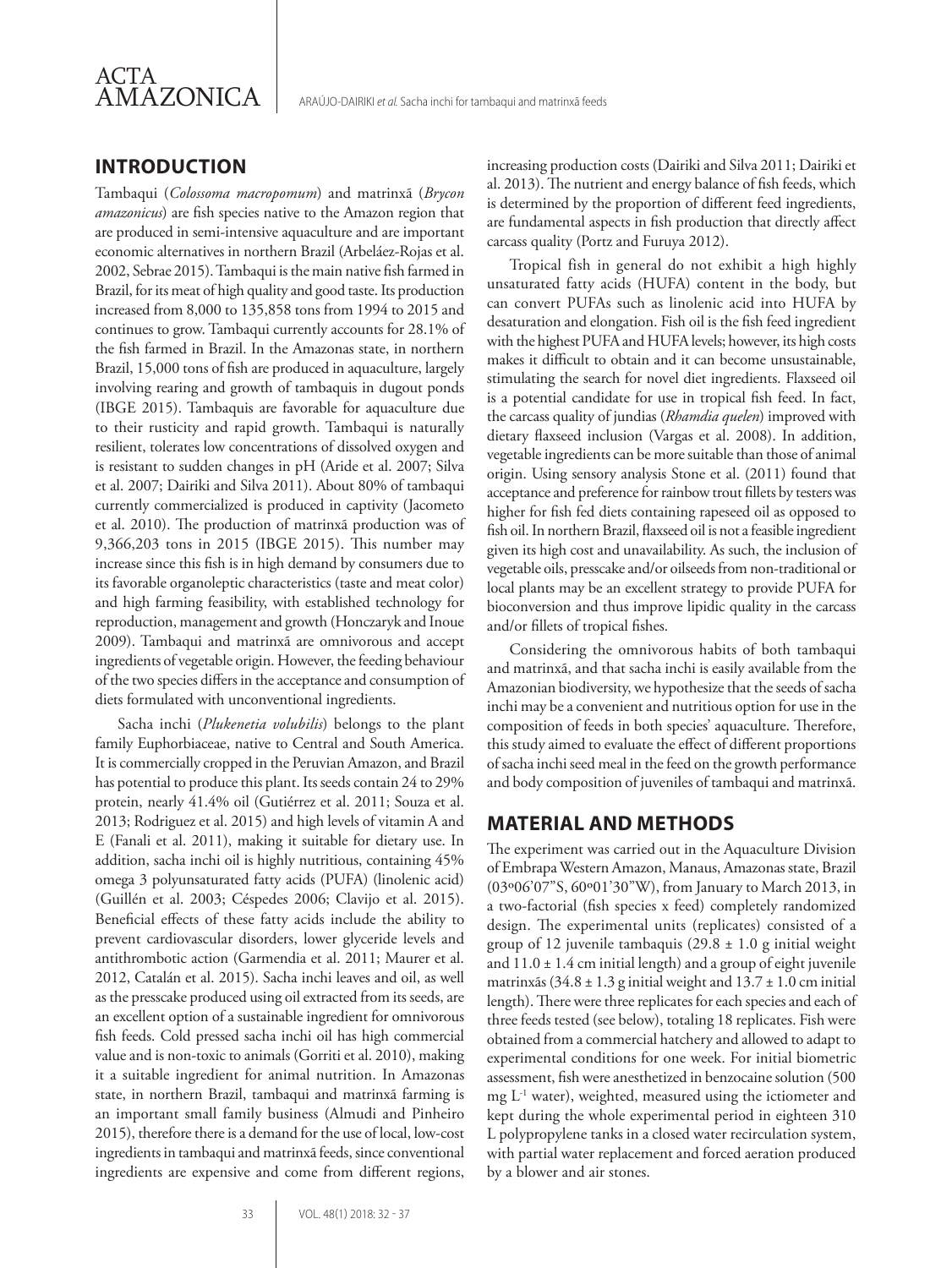

Six test feeds were produced, three for matrinxãs and three for tambaquis. Diets were based on formulations specifically developed for matrinxãs (Izel *et al.* 2004) and tambaquis (Oishi *et al.* 2010). The three feeds for each species contained similar nitrogen and energy levels, but each one contained a different proportion of sacha inchi (0, 15 and 30%) (Table 1). To produce the feed, sacha inchi seeds were ground and sieved to obtain seed meal, which was mixed with the other ingredients. The mixture was homogenized, added to 10% water and pelletized using an industrial grinder. Pellets of 3 to 4 mm were dried in a forced circulation oven (45 ºC for 24 h). Feed was stored at -20 ºC in hermetic containers and portions used in daily feeding were weighed immediately before use and kept in coolers.

Fish were given the test feeds for 60 days, receiving two daily meals (8 h and 15 h) until satiety. Water quality parameters (pH, dissolved oxygen, temperature) were monitored daily. Nitrite, total ammonia, alkalinity and hardness were monitored monthly. The tanks were cleaned weekly by siphoning. To evaluate growth performance, at the end of the experiment fish were assessed to determine final weight, weight gain (WG = final weight – initial weight), feed intake (the total amount of feed consumed after the 60 days per experimental unity), feed conversion ratio (FCR= feed intake/weight gain), specific growth rate [SGR = (ln final weight - ln initial weight) / time  $x 100$ ] and survival  $[S = (final number of fish - initial number$ of fish)  $\times$  100]. In addition, four fish from each experimental unity were euthanized using a benzocaine overdose (5,000 mg L-1 water). The liver, adipose tissue and viscera were removed by abdominal laparotomy and weighed to determine body composition using the hepatosomatic (HIS = liver weight / carcass weight x 100), liposomatic (LSI = intraperitoneal fat/ carcass weight x 100), and vicerosomatic indices (VSI = viscera weight / carcass weight  $\times$  100). Acceptance was estimated by the consumption of the experimental feeds. Data were submitted to exploratory analysis by outlier data test, variance homogeneity, range of the response variable, and analyzed by ANOVA followed by the Tukey test to contrast means  $(\alpha=0.05)$ using the SAS statistical package.

#### **RESULTS**

Mean water temperature (27.3 ± 0.6 °C), dissolved oxygen (7.1)  $\pm$  0.4 mg L<sup>-1</sup>), pH (5.1  $\pm$  0.5), nitrite (0.04  $\pm$  0.11 mg L<sup>-1</sup>), total ammonia (0.19 ± 0.18 mg L<sup>-1</sup>), alkalinity (2.90 ± 0.92 mg L<sup>-1</sup> CaCO<sub>3</sub>) and water hardness (5.78  $\pm$  1.55 mg L<sup>-1</sup> CaCO<sub>3</sub>) were within the range established by Gomes *et al.* (2005), Gomes and Urbinatti (2005) and Dairiki and Silva (2011) for both species. During the experiment, sacha inchi acceptance and the growth performance of juvenile tambaquis and matrinxãs were satisfactory according to the criteria of Arbeláez-Rojas

**Table 1.** Formulation and calculated composition (%) of test feeds for tambaqui and matrinxã with 0, 15 and 30% sacha inchi levels (as fed basis).

| Ingredient                            | Tambaqui feed |       |       | Matrinxã feed |       |       |
|---------------------------------------|---------------|-------|-------|---------------|-------|-------|
|                                       | 0%            | 15%   | 30%   | 0%            | 15%   | 30%   |
| Soybean meal                          | 46.59         | 43.50 | 37.82 | 36.93         | 30.90 | 33.43 |
| Ground corn                           | 30.27         | 20.00 | 0.00  | 19.65         | 0.00  | 10.00 |
| Wheat meal                            | 10.00         | 1.85  | 5.91  | 30.00         | 34.82 | 0.72  |
| Meat and bone meal                    | 10.00         | 10.00 | 10.00 | 10.00         | 10.00 | 10.00 |
| Soybean oil                           | 0.04          | 0.00  | 0.00  | 0.32          | 0.00  | 0.00  |
| Dicalcium phosphate                   | 2.00          | 2.00  | 2.00  | 2.00          | 2.00  | 2.00  |
| Mineral Premix <sup>(1)</sup>         | 0.50          | 0.50  | 0.50  | 0.50          | 0.50  | 0.50  |
| Vitamin Premix <sup>(2)</sup>         | 0.50          | 0.50  | 0.50  | 0.50          | 0.50  | 0.50  |
| Common salt                           | 0.10          | 0.10  | 0.10  | 0.10          | 0.10  | 0.10  |
| Inert (kaolin)                        | 0.00          | 6.55  | 13.17 | 0.00          | 6.18  | 12.75 |
| Sacha inchi <sup>(3)</sup>            | 0.00          | 15.00 | 30.00 | 0.00          | 15.00 | 30.00 |
| Total                                 | 100           | 100   | 100   | 100           | 100   | 100   |
| Ash (%)                               | 9.41          | 15.85 | 22.04 | 8.63          | 14.36 | 21.55 |
| Crude energy (kcal kg <sup>-1</sup> ) | 3,894         | 3,894 | 3,894 | 3,900         | 3,900 | 3,900 |
| Ether extract (%)                     | 3.18          | 10.17 | 17.25 | 3.63          | 10.42 | 17.36 |
| Crude fiber (%)                       | 4.37          | 4.95  | 6.29  | 5.39          | 6.78  | 5.76  |
| Crude protein (%)                     | 30.00         | 30.00 | 30.00 | 28.00         | 28.00 | 28.00 |

<sup>(1)</sup> Mineral mix (Nutreco®) per kg of product: Mg, 25,000 mg; Fe, 35,000 mg; Cu, 20,000 mg; Zn, 80,000 mg; l, 1,000 mg; Mn, 50,000 mg; Se, 200 mg; and Co, 480 mg.<br><sup>(2)</sup> Vitamin mix (Nutreco®) per kg of product: vitamin A, riboflavin (B2), 10,000 mg; niacin, 60,000 mg; pyridoxine, 10,000 mg; pantothenic acid, 20,000 mg; biotin, 300 mg; folic acid, 3,000 mg; cobalamin, 12,000 μg;

inositol, 40,000 mg. Ascorbic acid (vitamin C), 350,000 mg. (3) Chemical composition of the Sacha inchi seeds: 40 % of ether extract (18.7 % of linolenic acid; 2.3 % of ash; 26.3 % of crude protein and 94.87 % of dry matter.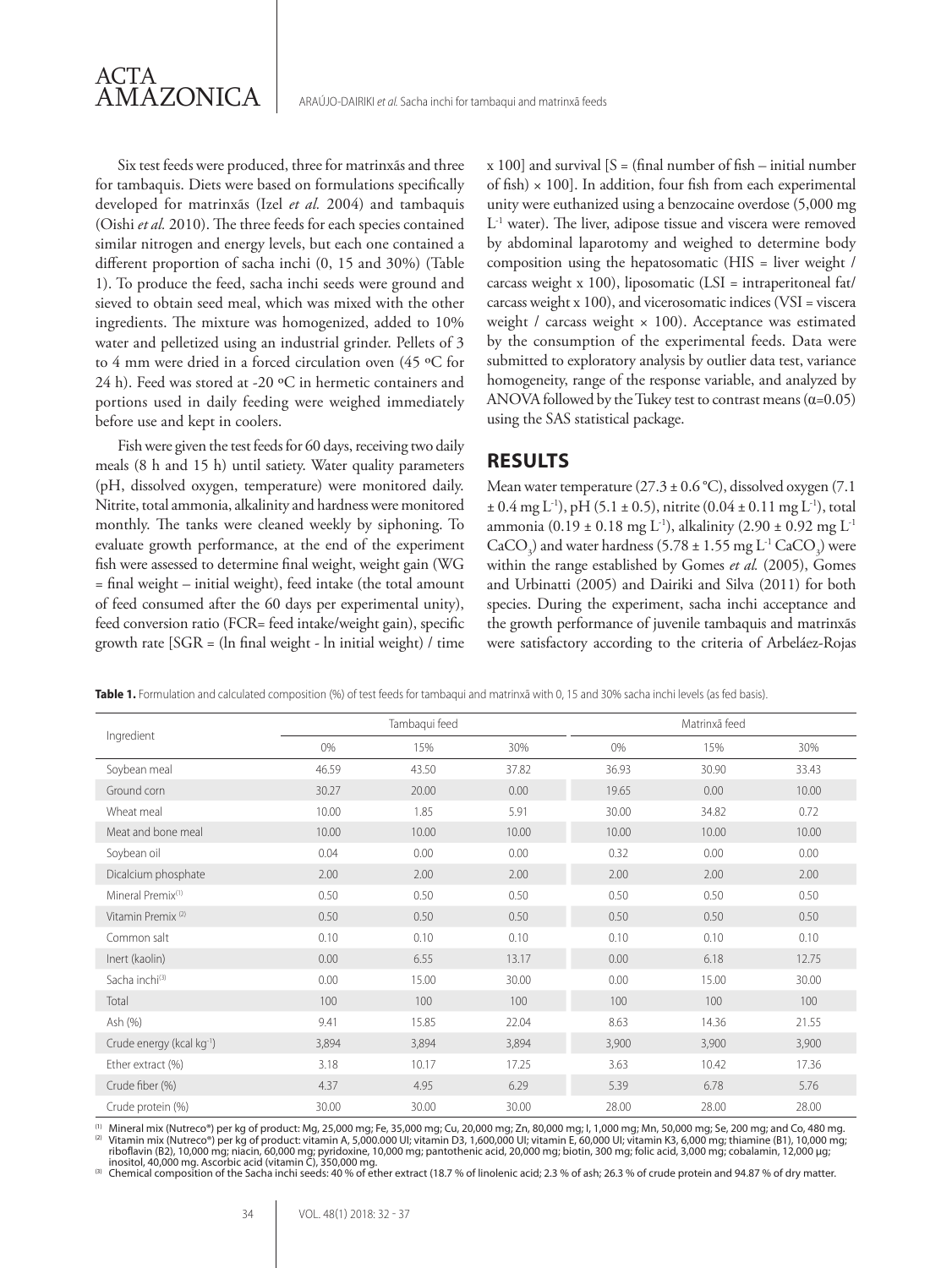

*et al.* (2002). No statistical differences were detected among treatments in the evaluated growth parameters, except for FCR in tambaquis, which was significantly lower for the 30% sacha inchi feed in relation to the sacha inchi-free feed (0%). No statistical differences were detected among treatments for survival, HSI, LSI and VSI (Table 2).

#### **DISCUSSION**

Feed intake parameters showed that both tambaquis and matrinxãs accepted the feeds containing sacha inchi, and survival, growth and body composition of fish generally did not differ significantly from feeds without sacha inchi (0%). These results indicate that sacha inchi does not affect negatively nor improve significantly the development of tambaqui and matrinxã over commercially available feed. Thus, considering the cost-benefit relation, sacha inchi has the potential of being a cost-effective and alternative as a fish feed ingredient in the Amazon region.

Even in laboratory conditions, the growth performance of the matrinxã and tambaqui juveniles was satisfactory according to Izel *et al*. (2004) and Dairiki *et al.* (2013), respectively. Juvenile matrinxãs submitted to feed deprivation exhibited full compensatory growth in relation to animals fed daily by increasing feed intake and efficiency, leading to the conclusion that the use of intermittent cycles of feeding can be employed to reduce production costs (Urbinati *et al.*  2014). In our experiment the animals were fed daily and the feed intake did not differ among the treatments.

In other feed tests of matrinxã that used similar initial weight of juveniles and evaluation periods, but only commercial extruded feed (Arbelaez-Rojas *et* al. 2011; Urbinati *et al*. 2014) the growth performance of fish was better than in our study. The same discrepancy in growth rates was observed for juvenile tambaqui (Chagas *et al.* 2013; Silva and Fujimoto 2015) in comparison with our results. These observations show clearly the necessity to adapt the experimental feed tested in our study to the nutrition performance of commercial extruded feed. The significantly lower feed convertion rate of the 30% sacha inchi feed in relation to the control feed in tambaqui suggests that higher concentrations of sacha inchi might have some inhibitory effect, that may be due the elevated crude fiber content of sacha inchi (6.29%). The amount of feces siphoned from tanks housing tambaquis fed 30% sacha inchi diets was higher than in the other treatments.

Our results open the prospect for the use of sacha inchi in aquaculture fish nutrition, which is a good alternative given the high content of crude protein and oil rich in omega 3 PUFA – linolenic acid (see Table 1). Like other vertebrates, fish cannot produce linoleic (18:2 n-6) and linolenic acid (18:3 n-3) and therefore need to obtain these essential fatty acids from their diet, according to species-specific requirements (New 1987; Valenzuela *et al.* 2014). Fish can convert 18-carbon PUFA into highly unsaturated fatty acids (HUFA) of the same omega 3 series, namely eicosapentanoic acid (EPA; 20:5 n-3) and docosaexanoic acid (DHA; 22:6 n-3) (Vargas *et al.* 2008; Tanamati *et al.* 2009; Kamarudin *et al.* 2012). In human nutrition, HUFAs are associated with the prevention

**Table 2.** Growth performance and body composition indices of juvenile tambaqui and matrinxã fed diets containing 0, 15 and 30% sacha inchi levels. IW = initial weight, FW = final weight, FI = feed intake, WG = weight gain, FCR = feed conversion ratio, SGR = specific growth rate, TL = total length, HSI = hepatosomatic index, LSI = liposomatic index, VSI = viscerosomatic index and S = survival. Values are means followed by the standard deviation. Superscripts for FCR of tambaquis denote significant differences (Tukey's test, p < 0.05).

| Variable                    | Tambaqui feed         |                    |                  | Matrinxã feed    |                |                  |  |
|-----------------------------|-----------------------|--------------------|------------------|------------------|----------------|------------------|--|
|                             | $0\%$                 | 15%                | 30%              | 0%               | 15%            | 30%              |  |
| $IW_{\text{tot}}(g)$        | $352.0 \pm 5.3$       | $355.3 \pm 13.3$   | $364.7 + 16.2$   | $288.7 + 3.1$    | $269.0 + 7.0$  | $277.3 \pm 9.4$  |  |
| $IW_{unitary}$ (g)          | $29.3 + 0.4$          | $29.6 + 1.1$       | $30.4 + 1.3$     | $36.1 + 0.4$     | $33.6 + 0.9$   | $34.7 + 1.2$     |  |
| $FW_{\text{tot}}(q)$        | $615.3 \pm 12.7$      | $577.3 \pm 104.5$  | $511.3 \pm 27.1$ | $460.0 \pm 25.0$ | $458.0 + 20.8$ | $484.0 + 46.8$   |  |
| FW <sub>unitary</sub> (g)   | $51.3 \pm 1.1$        | 48.1 $\pm$ 8.7     | $42.6 + 2.3$     | $57.5 \pm 3.1$   | $57.3 \pm 2.6$ | $63.2 \pm 5.5$   |  |
| $FI_{\text{tot}}(q)$        | $386.3 \pm 2.4$       | $395.4 + 91.4$     | $359.7 + 39.9$   | $314.8 \pm 28.2$ | $355.4 + 24.0$ | $370.5 \pm 22.7$ |  |
| $FI_{unitary}$ (g)          | $32.2 + 0.2$          | $33.0 \pm 7.6$     | $30.0 + 3.3$     | $39.4 + 3.52$    | $44.4 + 3.0$   | $48.4 + 2.8$     |  |
| $WG_{int}(g)$               | $263.3 \pm 7.6$       | $222.0 \pm 92.4$   | $146.7 + 42.7$   | $171.3 \pm 26.9$ | $189.0 + 15.1$ | $206.7 + 50.3$   |  |
| $WG_{unitary}(g)$           | $21.9 \pm 0.6$        | $18.5 \pm 7.7$     | $12.2 + 3.6$     | $21.4 \pm 3.4$   | $23.6 \pm 1.9$ | $28.6 + 4.9$     |  |
| FCR                         | $1.5 \pm 0.1^{\circ}$ | $1.9 \pm 0.5^{ab}$ | $2.6 + 0.6^a$    | $1.8 \pm 0.1$    | $1.9 + 0.1$    | $1.8 \pm 0.3$    |  |
| $SCR$ (%day <sup>-1</sup> ) | $1.2 \pm 0.1$         | $1.1 \pm 0.3$      | $0.8 \pm 0.2$    | $1.0 \pm 0.1$    | $1.2 \pm 0.1$  | $1.2 \pm 0.2$    |  |
| $TL$ (cm)                   | $14.1 \pm 1.1$        | $14.1 \pm 1.6$     | $13.7 \pm 1.3$   | $16.2 \pm 1.1$   | $16.1 \pm 1.6$ | $16.4 \pm 1.2$   |  |
| HSI(%)                      | $2.6 \pm 0.5$         | $2.2 \pm 0.3$      | $1.6 \pm 0.3$    | $2.0 \pm 0.6$    | $1.4 \pm 0.3$  | $1.7 \pm 0.3$    |  |
| LSI(%)                      | $0.1 \pm 0.2$         | $0.3 \pm 0.3$      | $0.5 \pm 0.6$    | $0.1 \pm 0.3$    | $0.2 \pm 0.3$  | $0.2 \pm 0.4$    |  |
| VSI(%)                      | $7.4 \pm 1.2$         | $7.2 \pm 1.1$      | $7.6 \pm 0.7$    | $9.7 \pm 2.5$    | $8.6 \pm 3.1$  | $8.2 \pm 1.6$    |  |
| S(96)                       | 100.00                | 100.00             | 100.00           | 100.00           | 100.00         | 95.8             |  |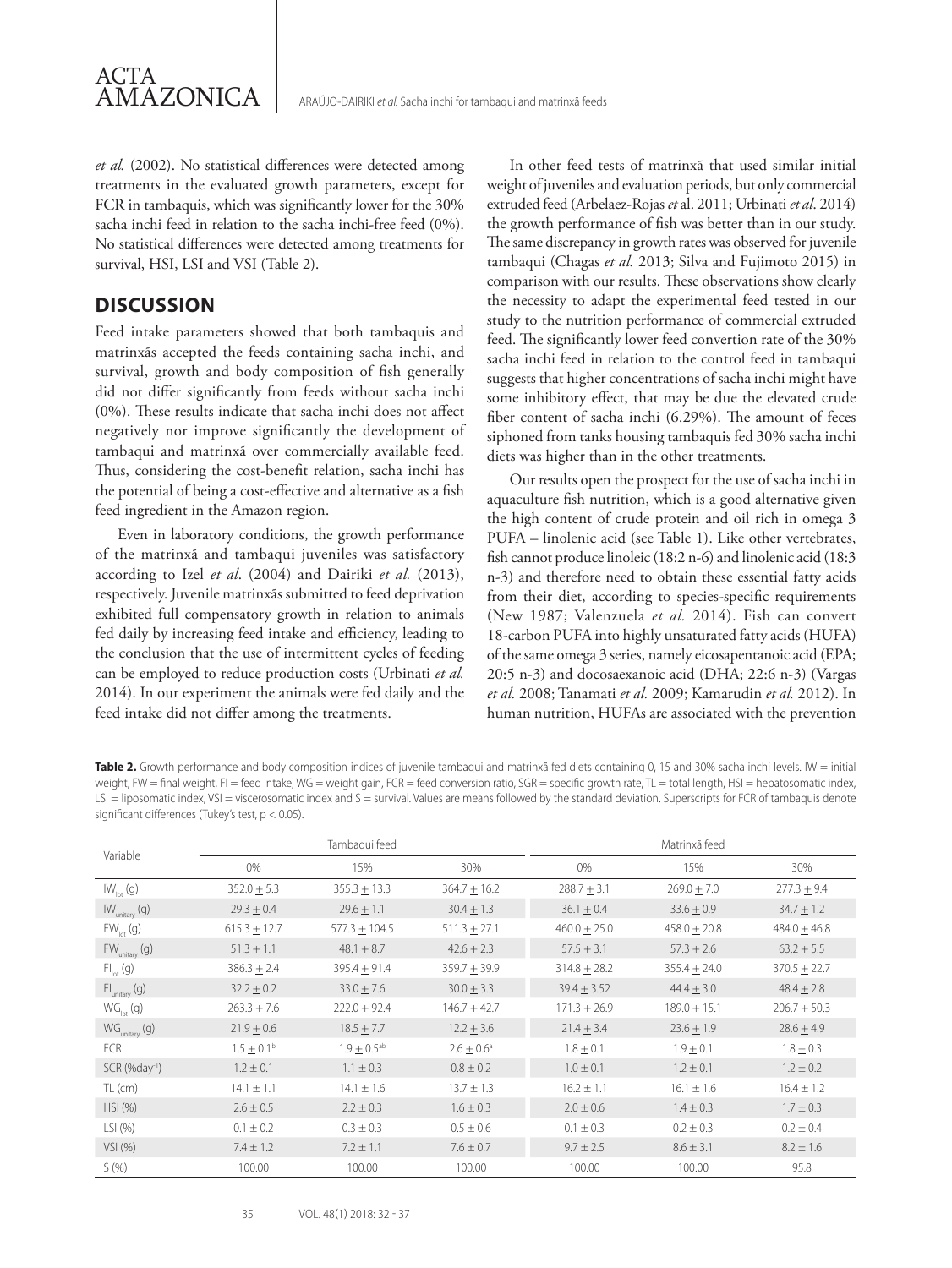of a number of diseases and therefore the promotion of health benefits (Catalán *et al.* 2015). Cold-water marine fish exhibit adequate levels of HUFAs, which are mainly obtained from the diet (Garcia *et al.* 2012). The fatty acid composition of Atlantic cod (*Gadus morhua*) tissue can be regulated by mixing different plant or animal fats into their diets (Jobling *et al.* 2008). Rainbow trout (*Oncorhynchus mykiss*) fed flaxseed oil, which is also rich in omega 3, accumulate this fatty acid series primarily in the carcass (58.1%), whereas 29.5% of PUFA is oxidized and only 12.4% bioconverted into HUFA (Turchini and Francis 2009). Future studies will focus on testing the incorporation of fatty acids in tambaqui and matrinxã meat.

#### **CONCLUSIONS**

ACTA

AMAZONICA

The present study indicates that seed meal of sacha inchi can be included in fish feed at levels up to 15% for juvenile tambaqui and 30% for matrinxã without compromising growth performance and body composition. Our results indicate that locally produced sacha inchi seeds have the potential to substitute more expensive non-regional sources of PUFA in tambaqui and matrinxã diets in Amazonian aquaculture.

#### **ACKNOWLEDGEMENTS**

To Irani da Silva de Morais, research assistant at Embrapa Amazônia Ocidental, for her invaluable contribution with water quality analyses, and Daniela Nomura Varandas, fish farming technician of Trouw Nutrition, a Nutreco company, for supplying the vitamin and mineral mix composition.

#### **REFERENCES**

- Almudi, T.; Pinheiro, J.O.C. 2015. *Dados estatísticos da produção agropecuária e florestal do Estado do Amazonas: Ano 2013*. Editora Embrapa, Brasília, 105p.
- Arbeláez-Rojas, G.A.; Fracalossi, D.M.; Fim, J.D.I. 2002. Composição corporal de tambaqui, *Colossoma macropomum*, e matrinxã, *Brycon cephalus*, em sistemas de cultivo intensivo, em igarapé, e semi-intensivo, em viveiros. *Revista Brasileira de Zootecnia*, 31: 1059-1069.
- Arbeláez-Rojas, G.A.; Inoue, L.A.K.A.; Moraes, G. 2011. Atividade proteolítica e crescimento de matrinxã em natação sustentada e alimentado com dois níveis de proteína. *Pesquisa Agropecuária Brasileira*, 46: 1521-1529.
- Aride, P.H.R.; Roubach, R.; Val, A.L. 2007. Tolerance response of tambaqui *Colossoma macropomum* (Cuvier) to water pH. *Aquaculture Research*, 38: 588-594.
- Catalán, J.S.; Aguero, S.D.; García, J.T. 2015. Los ácidos grasos dietarios y su relación com la salud. *Nutrición Hospitalaria*, 32: 1362-1375.
- Clavijo, D.B.; Rodríguez, F.V.; Estupiñán, J.E.C. 2015. Utilización de *Plukenetia volubilis* (sacha inchi) para mejorar los componentes nutricionales de la hamburguesa. *Enfoque*, 6: 59-76.
- Céspedes, E.I.M. 2006. *Cultivo de sacha inchi. Instituto Nacional de Investigación y Extensión Agraria*, Ministério de Agricultura, San Martín, Peru, 11p.
- Chagas, E.C.; Pilarski, F.; Sakabe, R.; Moraes, F.R. 2013. Desempenho produtivo e respostas fisiopatológicas de tambaquis alimentados com ração suplementada com β‑glucano. *Pesquisa Agropecuária Brasileira*, 48: 899-905.
- Dairiki, J.K.; Silva, T.B.A. 2011. *Revisão de literatura: exigências nutricionais do tambaqui - compilação de trabalhos, formulação de ração adequada e desafios futuros*. Documento 91, Embrapa Amazônia Ocidental, Manaus, Brazil, 44p.
- Dairiki, J.K.; Correa, R.B.; Inoue, L.A.K.A.; Morais, I.S. 2013. Feijão-caupi autoclavado na nutrição de juvenis de tambaqui. *Pesquisa Agropecuária Brasileira,* 48: 450-453.
- Fanali, C.; Dugo, L.; Cacciola, F.; Beccaria, M.; Grasso, S.; Dacha, M.; Dugo, P.; Mondello, L. 2011. Chemical characterization of sacha inchi (*Plukenetia volubilis* L.) oil. *Journal of Agricultural and Food Chemistry,* 59: 13043-13049.
- Garcia, A.S.; Gonçalves, L.U.; Cavalli, R.O.; Viegas, E.M.M. 2012. Lipídios. In: Fracalossi, D.M.; Cyrino, J.E.P. (Ed.). *Nutriaqua: nutrição e alimentação de espécies de interesse para a aquicultura brasileira*. Sociedade Brasileira de Aquicultura e Biologia Aquática, Florianópolis, Brazil, p.79-100.
- Garmendia, F.; Pandos, R; Ronceros, G. 2011. Efecto del aceite de sacha inchi (*Plukenetia volubilis* L) sobre el perfil lipídico en pacientes com hiperlipoproteinemia. *Revista Peruana de Medicina Experimental y Salud Publica*, 28: 628-632.
- Gomes, L.C.; Simões, L.N.; Araújo-Lima, C.A.R.M. 2005. Tambaqui (*Colossoma macropomum*). In: Baldisserotto, B.; Gomes, L.C. (Ed.). *Espécies nativas para piscicultura no Brasil*. Editora UFSM, Santa Maria, Brazil, p.175-204.
- Gomes, L.C.; Urbinatti, E.C. 2005. Matrinxã (*Brycon amazonicus*). In: Baldisserotto, B.; Gomes, L.C. (Ed.). *Espécies nativas para piscicultura no Brasil*. Editora UFSM, Santa Maria, Brazil, p.149-174.
- Gorriti, A.; Arroyo, J.; Quispe, F.; Cisneros, B.; Condorhuamán, M.; Almora, Y.; Chumpitaz, V. 2010. Toxicidad oral a 60 días del aceite de sacha inchi (*Plukenetia volubilis* L.) y linaza (*Linum usitatissimum* L.) y determinación de la dosis letal 50 en roedores. *Revista Peruana de Medicina Experimental y Salud Publica*, 27: 352-360.
- Guillén, M.D.; Ruiz, A.; Cabo, N.; Chirinos, R.; Pascual, G. 2003. Characterization of Sacha Inchi (*Plukenetia volubilis* L) oil by FTIR spectroscopy and H NMR. Comparison with linseed oil. *Journal of the American Oil Chemists' Society*, 80: 775-762.
- Gutiérrez, L.F.; Rosada, L.M.; Jiménez, A. 2011. Chemical composition of Sacha Inchi (*Plukenetia volubilis* L.) seeds and characteristics of their lipid fraction. *Grasas Aceites*, 62: 76-83.
- Honczaryk, A.; Inoue, L.A.K.A. 2009. *Produção comercial de alevinos de matrinxã na Amazônia Ocidental*. Circular Técnica 33, Embrapa Amazônia Ocidental, Manaus, Brazil, 7p.
- Instituto Brasileiro de Geografia e Estatística. 2015. *Produção da Pecuária Municipal*. IBGE, 43: 17p.